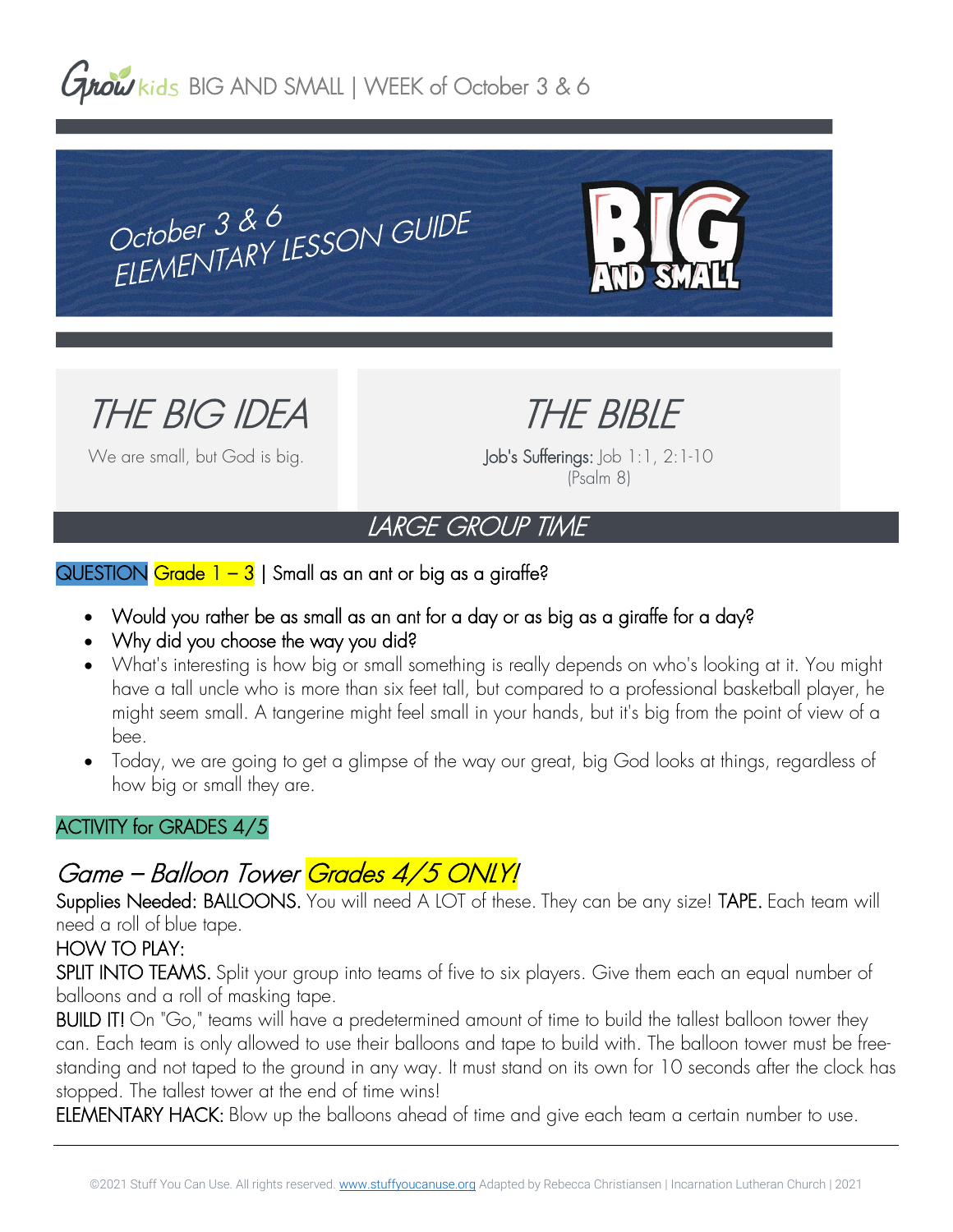# BIBLE STORY | Job's Sufferings

- INSTRUCTIONS: Encourage the kids to open their Bibles to Job 1:1; 2:1-10 and have them follow along with each verse.
- For the next several weeks, we are going to hear stories about a man named Job.
- Who can tell me what it means to be blameless and to have integrity?
	- o To be blameless means that a person hasn't done anything wrong.
	- o To have integrity means to consistently do the right thing, even when no one is watching.
	- o The Bible uses these two words to describe Job.
- [Read Job 2:1-3.]
	- o What do you think was the reason for this heavenly meeting?
	- o The Bible doesn't really say, but in this meeting, God can't stop talking about Job!
	- o God was so happy Job didn't give up on God even when things got challenging for him. And let me tell you. . . things got very challenging.
- [Read Job 2:4-6.]
	- o What do you think? Do you think Job was only a good guy because God had given him everything he needed?
	- o It didn't matter what anyone else thought because God just knew Job's heart. Job really loved God and not just the things God blessed Job with.
- [Read Job 2:7-8.]

# o Do you think Job stopped loving God when he got sick?

- [Job 2:9-10.]
	- o Remember that word we talked about? Blameless? Well, Job stayed blameless and kept his integrity, no matter what anyone said. He didn't say anything bad about God, even while he was suffering.
	- o Job knew that he was just one, small person who was created by a great, big God. Job knew that if there was a solution, only God would know and be able to make things right.

# BIG IDEA | We are small, but God is big. Supplies needed: piece of paper, magnifying glass.

- INSTRUCTIONS: Write the Big Idea in a really small font on a huge piece of paper. Choose a kid to come up to the front and choose a really big magnifying glass or a small one to read the Big Idea with. Have the rest of the kids to repeat after you.
- Who can come up here and read what this says?
- We are small, but God is big! Let's say it together this time!
- No matter what comes our way, God is always bigger than any problem we may face!

# VIDEO | Big and Small, Episode 1

• INSTRUCTIONS: Play this week's teaching video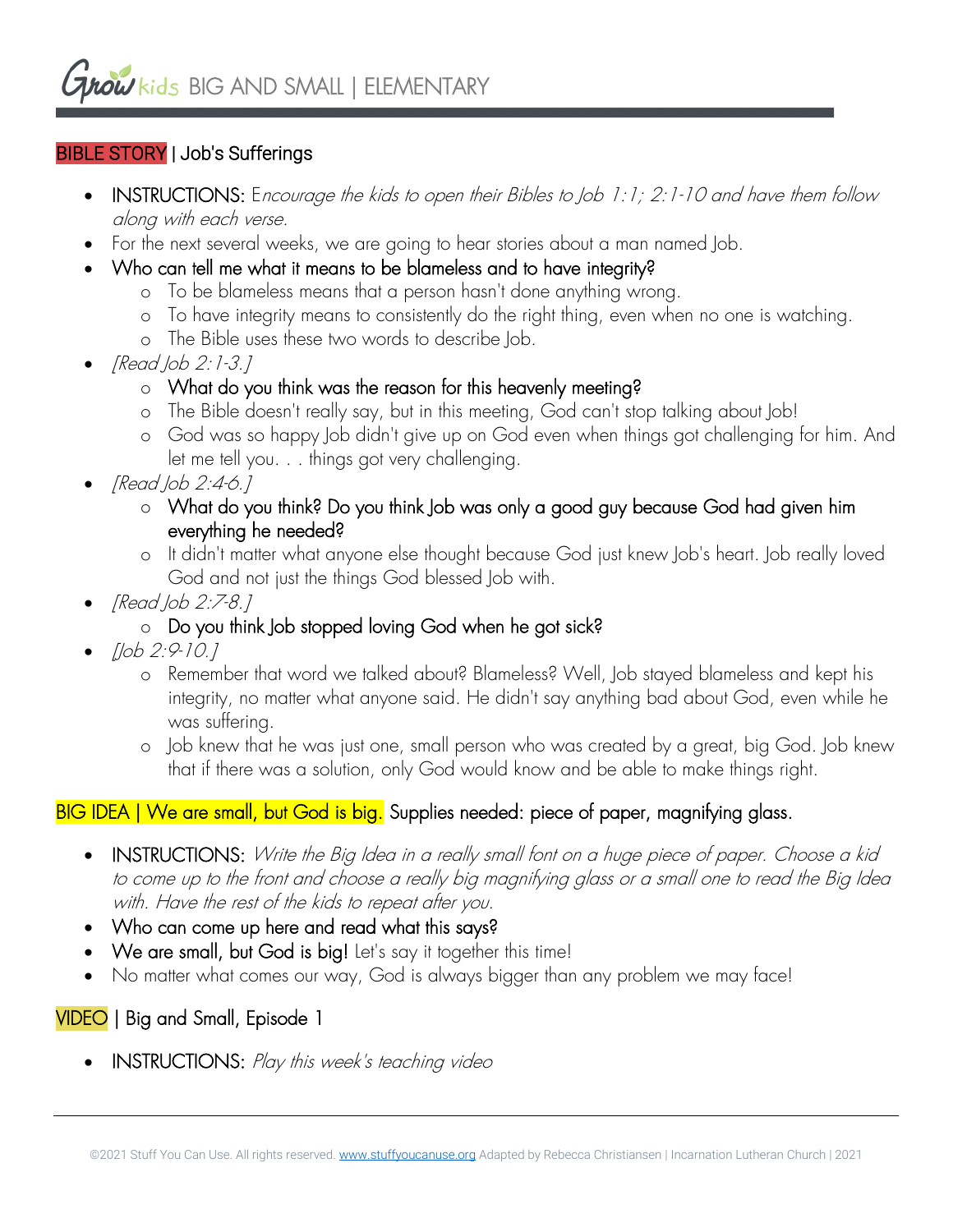# *Arow* kids BIG AND SMALL | ELEMENTARY

#### **DISCUSSION**

- What two words does God use to describe Job?
- What are some ways Job suffered?
- Does Job do anything wrong while suffering?
- Read Psalm 8:3-4. How does it make you feel to look up at the stars and know that they were made by God's own hands?
- How does it make you feel to know God is so big?
- How do we know God is with us even when things are hard?
- What can we do when we go through tough times?

#### SO WHAT? Why does it matter to God and to us?

#### STORY | My "Job" Experience – Does anyone have a JOB experience to share? If not, then move on to the next item.

- INSTRUCTIONS: Share a story about a time in your life when you experienced a tough time similar to Job. Share with the kids how you got through it and why you still trust God.
- Can you share a time when you had a difficult time? Maybe it was a trip to the dentist or starting a new school. We all go through tough times.
- Even when times are hard, we can feel comforted because God is with us. We are small, but God is big!

#### NOW WHAT? What does God want us to do about it?

#### REFLECTION | This is Small, but God is Big, Supplies needed: index card, something to write with.

- INSTRUCTIONS: Invite the kids to think of their own scenarios that might make them nervous or anxious (e.g., being the new kid at school, being sick, doing something new for the first time, etc.) Help them reflect on the Big Idea.
	- o Grades 4/5: Give each preteen an index card and have them write about a time when something felt overwhelmingly big to them and they felt helpless. Encourage them to write as tiny as possible. Once they are done, encourage them to flip the card over and write "GOD" in large letters.
- Are there things in your life that make you feel worried or scared?
- Let's think through this together. Help me complete this sentence: " [ . . . ] is small, but God is big!" (e.g., "Going to a new school is small, but God is big," etc.)
- How does knowing that we are small but God is big help us face tough times?
- We can trust God with every part of our lives. God isn't too big to face any hard thing we may face.

# OBJECT LESSON | How Big?! Supplies needed: Images of galaxy (they will be in your supplies)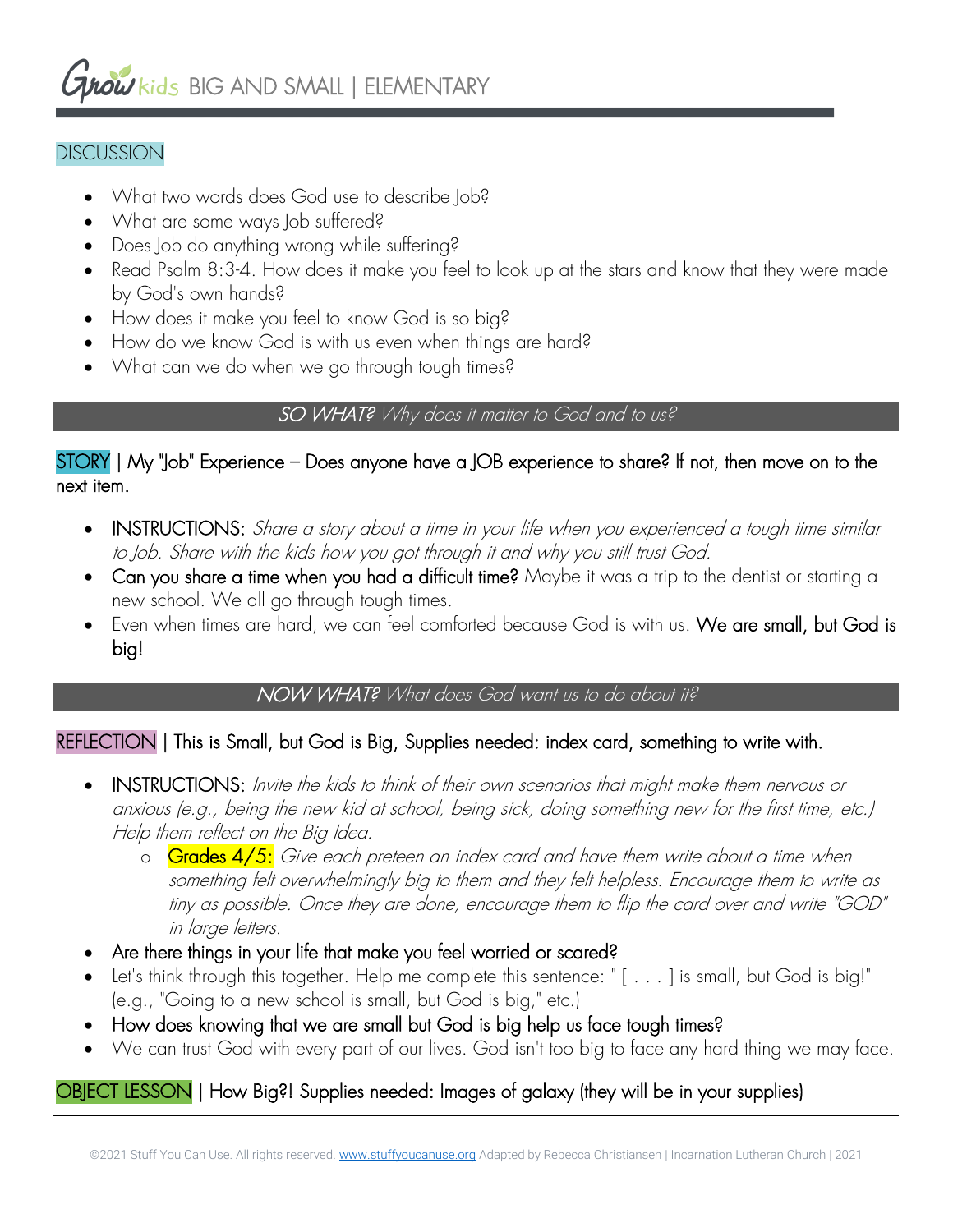# *ANDW* kids BIG AND SMALL | ELEMENTARY

- INSTRUCTIONS: Show this picture demonstrating the size of the moon compared to the Earth. Next, show a scaled picture (like this) of all the planets next to the sun. Lastly, show a picture (like this) of the solar system in the Milky Way Galaxy.
- Let's look at some pictures together to see how small we really are.
- Who made our galaxy?
- Who made our solar system?
- Who made our planet?
- Who made you and me?
- o That's right! God made them all! • We are small, but God is big! And God cares about us so much!

# ACTIVITY | Giant Ring Toss, Supplies needed: pool noodle rings, traffic cones, hula hoops

- INSTRUCTIONS: Before the kids arrive, cut a few pool noodles in half and tape them to the floor to be the poles for the ring toss. Tape a few noodles into circles to be used as the rings for the ring toss. Alternatively, you can use traffic cones and hula hoops instead.
	- $\circ$  Grades 1 3: You will have traffic cones and hula hoops.
	- o Grades 4/5: Get silly with your preteens for this activity! Consider having some kids be the poles and have kids toss inflatable pool rings around them.
- Hi, everyone! This month is all about big and small things because we are going to talk about our great, big God!
- Today, we're going to play a classic game of ring toss but make it bigger!
- Do you think playing a big version of this small game is going to be easier or harder?

# RESPONSE | Big and Small, Supplies needed: paper, pens, markers.

- INSTRUCTIONS: Instruct the kids to write or draw pictures of things that make them feel big and things that make them feel small.
- What makes you feel big? (e.g., Riding a rollercoaster, babysitting a younger sibling, playing sports, etc.)
- What makes you feel small? (e.g., Going to a new school, needing help, not knowing anyone, etc.)

# PRAYER AND BLESSING

- Dear God, thank you for all the good things you do for us and for never leaving us alone, even during the tough times. Even though we are small, we know that you are big! Help us to keep our trust and faith in you no matter what comes our way. Amen.
- Blessing Trace the sign of the cross on each child's forehead as they are picked up (have parents join in) and say, "God is BIG and will take care of you."

#### Bonus Material:

QUESTION Grades 4/5: Ask a few more "Would You Rather" type of questions to help kids think deeper about contrasting ideas! Some of those questions might be: